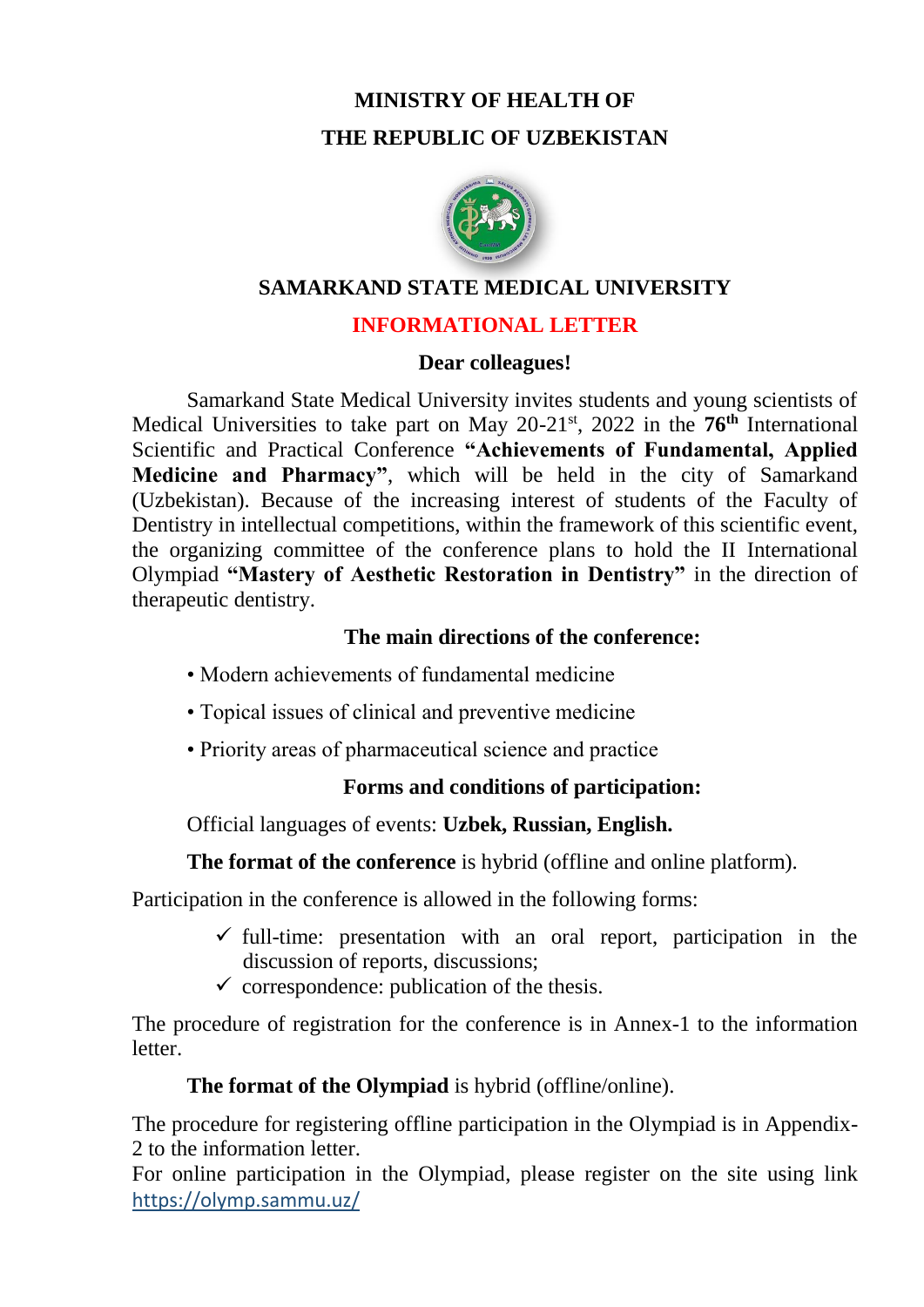**Please note that the deadline for submitting a thesis for the International Conference, applications for participation in the Olympiad, due to numerous requests, is being extended until April 25, 2022**.

Please send applications for participation in the conference, abstracts of reports to the Organizing Committee by e-mail: samgmu\_studentconference@mail.ru

Please send applications for participation in the Olympiad to the Organizing Committee by e-mail: sammi.olimpiada@gmail.com

# **Attention! The participant has the right to apply for only one event.**

Appendix 1.

# **INFORMATION ON PARTICIPATION IN THE 76TH INTERNATIONAL SCIENTIFIC AND PRACTICAL CONFERENCE**

# **"ACHIEVEMENTS OF FUNDAMENTAL, APPLIED MEDICINE AND PHARMACY":**

The materials of the scientific-practical conference will be published in an international peer-reviewed journal recognized by the Higher Attestation Commission of the Republic of Uzbekistan: "Problems of Biology and Medicine" - (in a special issue of a scientific publication) **for free.**

**Journal link:** http://pbim.uz/ru/realease/4/year?year=2021

**Venue:** Uzbekistan, Samarkand, Samarkand State Medical University.

**Event date:** 20-21.05.2022.

## **Thesis submission requirements**

 The text style is "regular" in the MS Word version. Volume - no more than 1 page, letter- Times New Roman, size of type 12, interval - single (to the entire document). Alignment in width, brims of 2 cm on each side. The use of illustrations, tables and graphs in the text is not allowed. No more than 2 works are accepted from one author. The number of authors is not more than 3. It is not allowed to introduce a scientific supervisor of the work into the team of authors. The thesis must indicate: the purpose of the study, material and methods, the results of the study and conclusions.

**P.S.:** When sending by e-mail, in the "Subject" column, indicate "Thesis of the conference." Works are sent as an attached file, the title is the surname of the first author, for example, "petrov.doc". Thesis is accepted in the presence of a completed questionnaire, which is also sent to our e-mail address samgmu\_studentconference@mail.ru along with abstracts (on the second page)

All works will be checked for plagiarism.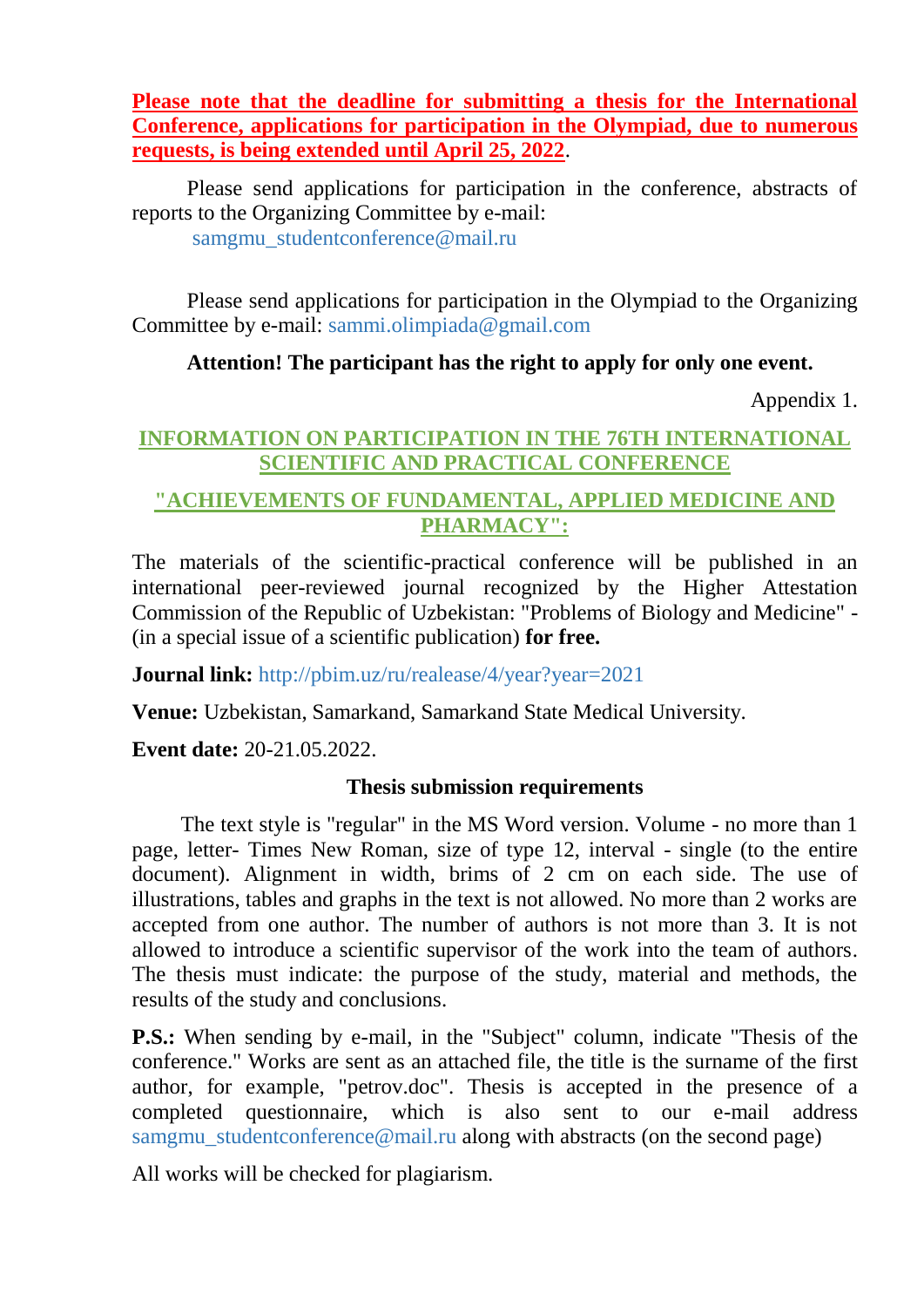**Submitted materials will be rejected by the Editorial Board if the formatting requirements are not met.**

#### **SAMPLE THESIS**

#### **ABOUT MEDICINES AND PHARMACEUTICAL**

#### **ACTIVITIES**

#### **Nigora Marifovna SIDIKOVA**

#### **Student of group 605 of the medical faculty of Samarkand State Medical University, Samarkand, Uzbekistan.**

#### **Scientific adviser: d.m.s. Ziyadullaev Sh.Kh.**

Objective of the work:

Materials and research methods:

Research results:

Conclusions:

#### **Questionnaire for participation in the 76th International Scientific and Practical Conference**

#### *"Achievements of Fundamental, Applied Medicine and Pharmacy"*

| 1. Full name                                                                                                                                           |  |
|--------------------------------------------------------------------------------------------------------------------------------------------------------|--|
| 2.<br>(students, residents of the<br><b>Status</b><br>magistracy, clinical residents)                                                                  |  |
| 3. Full name of the university with<br>e-mail                                                                                                          |  |
| 4. Title of work                                                                                                                                       |  |
| 5. Form of participation in the conference<br>(you must specify)<br>$\Box$ publication of the thesis + report<br>$\Box$ only publication of the thesis |  |
| 6. Full name of supervisor<br>Indicating position, academic degree,<br>ranks;                                                                          |  |
| 7. Postal address, telephone,<br>E-mail of the author with whom<br>there will be a correspondence                                                      |  |

**Additional information, conference program, contact numbers and e-mails of those responsible will be posted on the official website www.sammi.uz**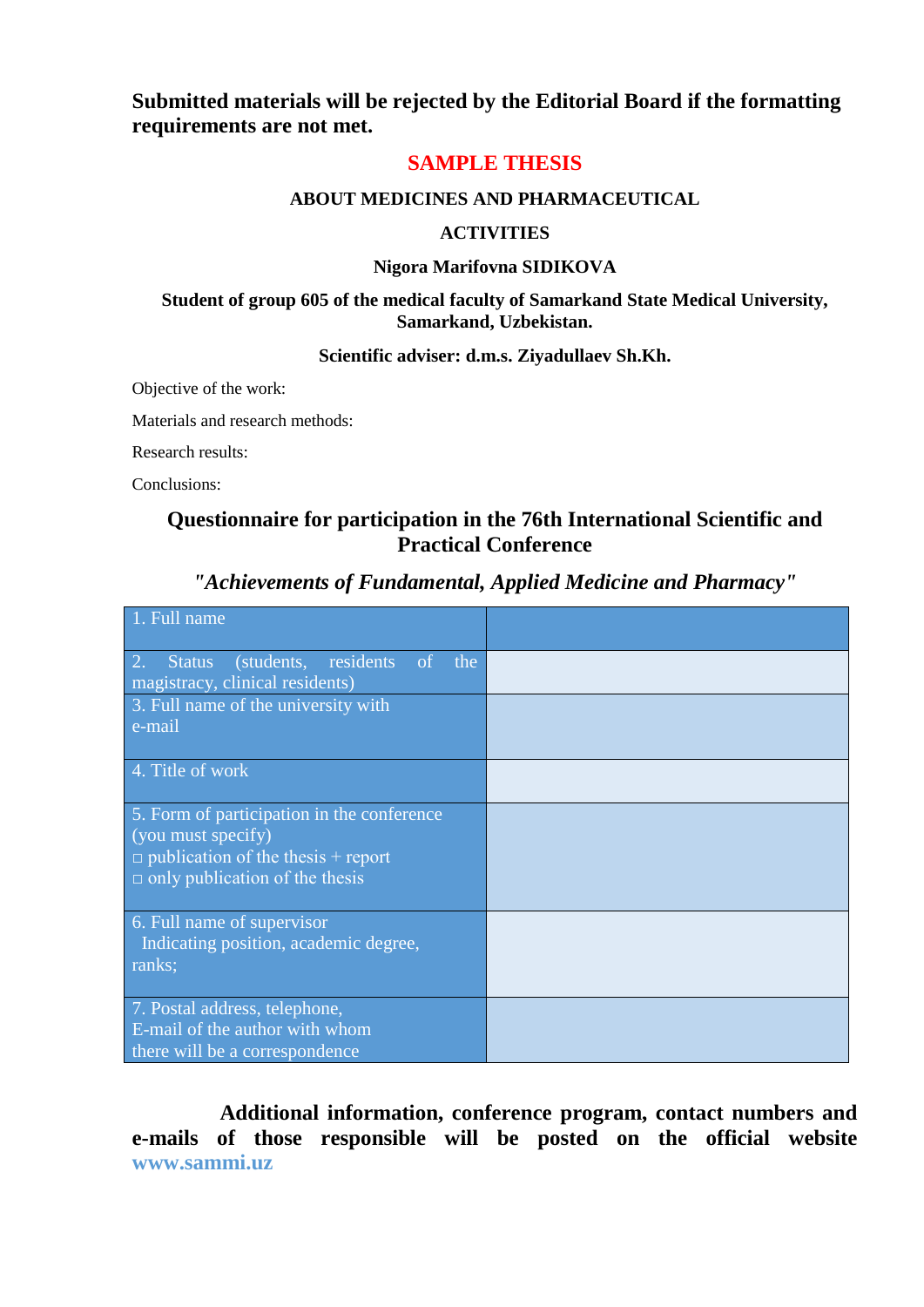## **Organizing committee address:**

*140100,* Republic of Uzbekistan, Samarkand city, st. A. Temur 18. University fax: +99866-233-71-75; +99866-233-54-15.

## **Conference coordinators:**

|                           |  |  | 1. Kim Antonina Amurovna | $+998939981737$                                    |  |
|---------------------------|--|--|--------------------------|----------------------------------------------------|--|
| antonina amurovna@mail.ru |  |  |                          |                                                    |  |
|                           |  |  |                          | 2. Narzulaeva Umida Rakhmatulaevna +99891435075690 |  |
| umidanarzulaeva7@ mail.ru |  |  |                          |                                                    |  |

Appendix 2

# **INFORMATION ON PARTICIPATION IN THE II INTERNATIONAL OLYMPIAD "MASTERY OF AESTHETIC RESTORATION IN DENTISTRY"**

Samarkand State Medical University, sponsored by **Ivoclar Vivadent** (Germany), invites students of medical universities to take part in the II-International Olympiad **"Mastery of Aesthetic Restoration in Stomatology"** in the direction - Therapeutic Stomatology, which will be held on May 20-21, 2022.

**The grand opening of the Olympics will take place on May 20, 2022.**

**The purpose of the Olympiad** is to stimulate and support the professional and personal development of talented young people among future dentists, to create opportunities for the manifestation of potential in research and creative activities.

## **Participation requirements:**

The supervisor for the competition can prepare no more than 3 students. Mandatory registration of the application for participation.

# **The Olympiad includes 3 stages:**

**I - stage**

**- Testing** (time: from 14:00 to 15:00). Number of questions: 30 Time: 30 minutes

A student who scores less than 50 points (maximum 100 points) does not pass to the next stage.

## **II - stage**

# **- Oral questioning.**

Maximum score: 50 points (time: from 15:00 to 18:00).Time limit 5 minutes. Consists of two subcategories:

1. Question on discipline (1 question), maximum number of points: 25 points. Theoretical knowledge is tested in all sections of the specialty - Stomatology, in the amount of mastering the material;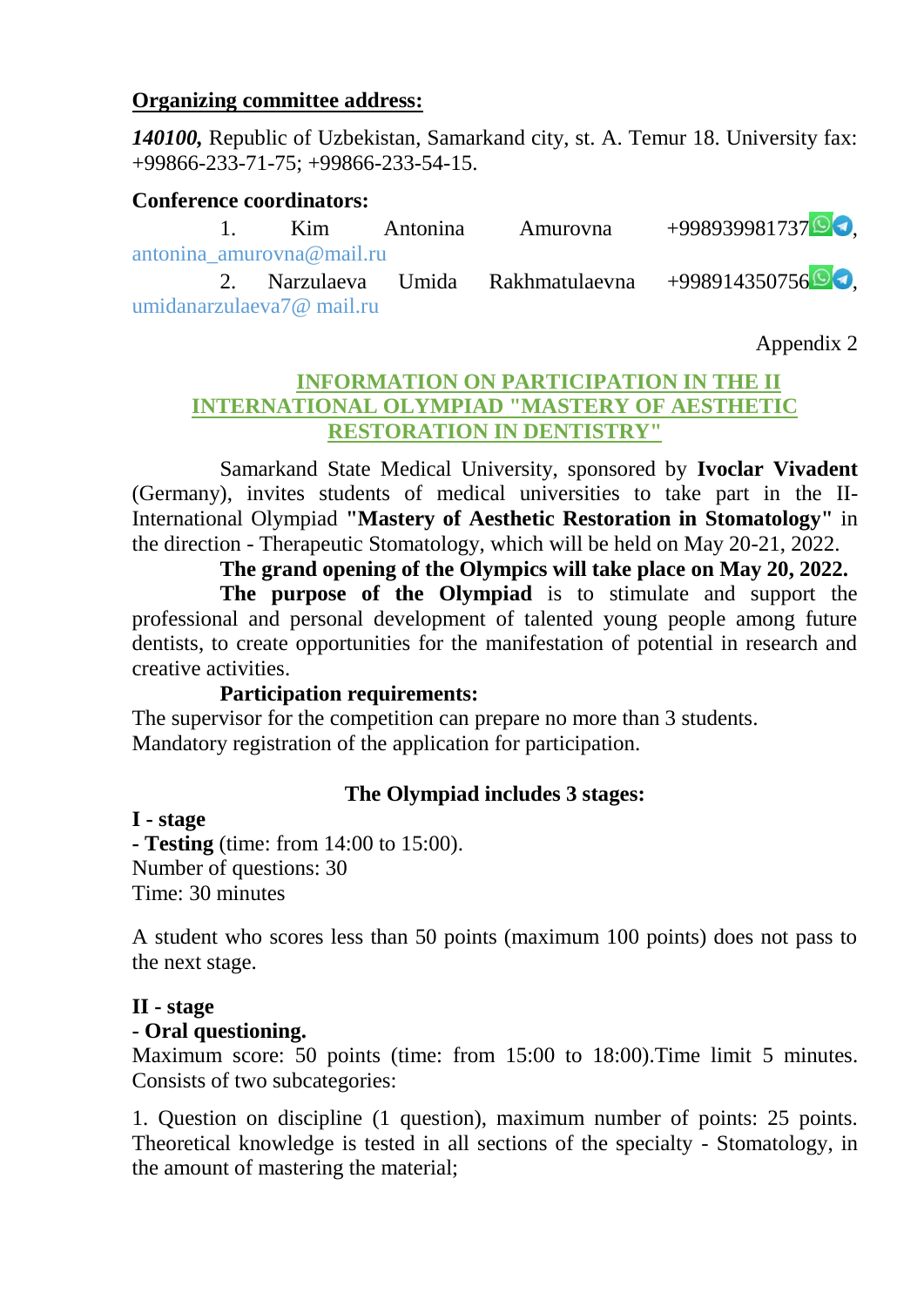2. Solution of situational tasks (1 task), maximum number: 25 points. Participants will be offered clinical situational tasks, during the solution of which it will be necessary to make a diagnosis, conduct a differential diagnosis and draw up a plan for complex treatment.

# **III - stage**

**-Assessment of practical skills** (1 practical skill).

Maximum points: 50 points.

Time limit 30 minutes.

The contestant must demonstrate the skills of professional activity. Participants of the Olympiad will be offered clinical situations, the solution of which will be evaluated in the form of manipulations on phantoms.

## **Summarizing.**

The answers of the participants will be evaluated by a team of international jury. Due to the fact that the 1st stage is a qualifying round, the winners and prize-winners of the Olympiad will be determined by the total number of points scored in the 2nd and 3rd stages, where, according to the results, the maximum score should be: 100 points.

Diplomas will be awarded to the winners of the Olympiad, and certificates to participants.

# **Application for participation in the II-International Olympiad**

| 1. Full name                                                                                               |                |
|------------------------------------------------------------------------------------------------------------|----------------|
| 2. A high-quality photo of the participant 3x4                                                             |                |
| (Your face should be in the frame in front,                                                                |                |
| shoulders and nothing more)                                                                                |                |
| 3. Specify the course, group                                                                               |                |
| 4. Full name and contact email of the                                                                      |                |
| university                                                                                                 |                |
| 5. Form of participation in the Olympiad                                                                   | $\Box$ offline |
| 6. Full name of supervisor (indicating<br>position, academic degree, ranks);                               |                |
| 7. Postal address, telephone, E-mail of the<br>author with whom there<br>will<br>be<br>a<br>correspondence |                |

*"Mastery of Aesthetic Restoration in Dentistry"*

**Additional information, the program of the Olympiad, contact numbers and e-mail of those responsible for the Olympiad will be posted on the official website** [www.sammi.uz](http://www.sammi.uz/)